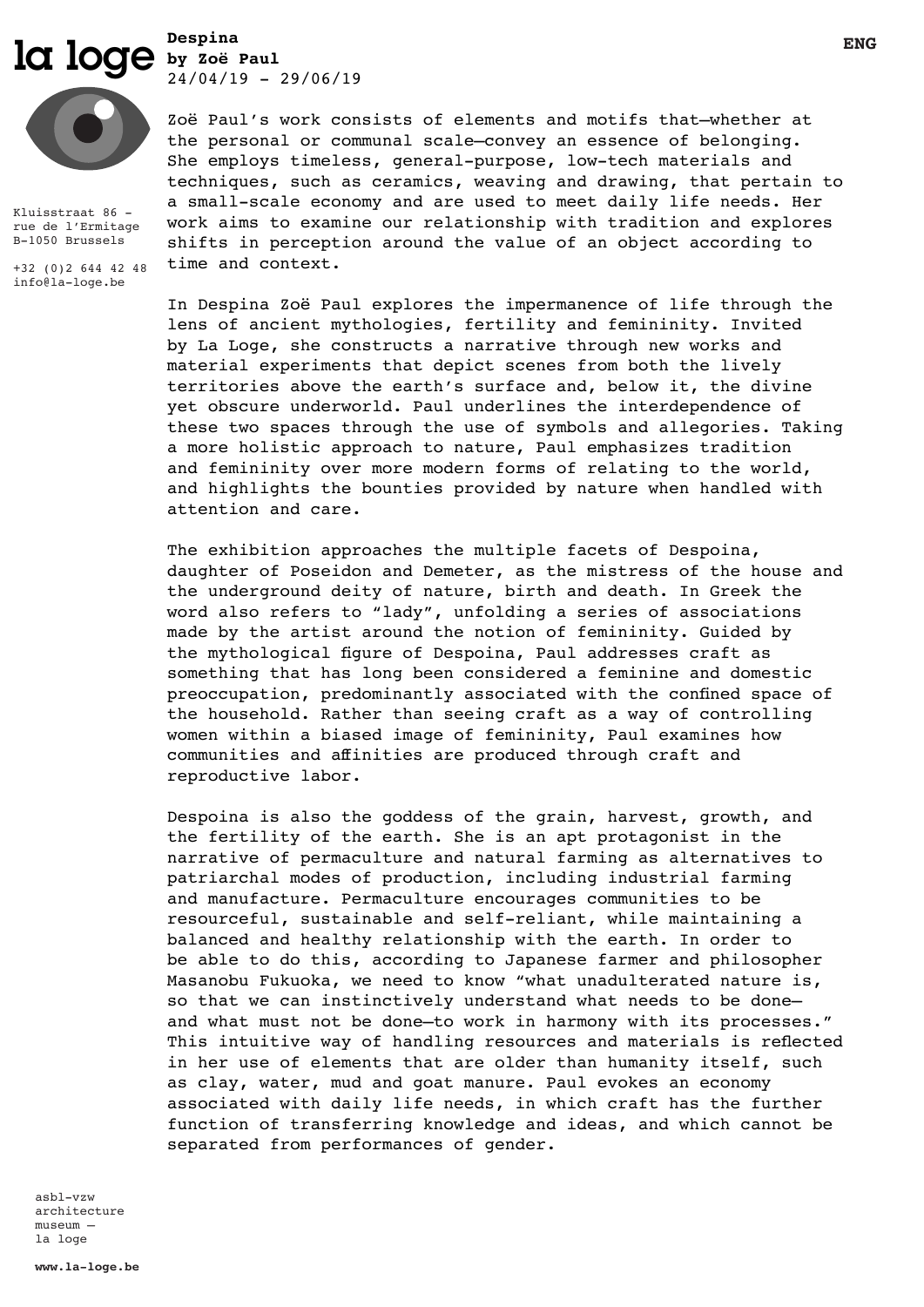The exhibition is composed of two different realms: the living world and the underworld, connected by thresholds as spaces of transition. In the main space of La Loge, Paul invites the visitor to experience the territory of the living and decaying. Hanging from the ceiling, a large bead curtain (*Zargana*, 2019) adorned with the image of a fish alludes to the lively atmosphere, which can be experienced from the earth's surface. The beads are made manually, stained different colors with raw oxides and groundup minerals. *Zargana*, the title of the piece, is the Greek name for the fish but also common slang to refer to women in general. A recurring element in Paul's practice, the bead curtain functions as a medium: a lo-fi cinematic technology enabling movement within still images. It refers to the permeable shades that veil the thresholds of Greek village homes, separating public and private spaces while also embodying a transitory state impersonated by Despina. A tile piece (*The way we walk apart*, 2019) composed of locally sourced terracotta tiles reminiscent of vernacular architecture evokes a sense of community and domesticity.

On the walls of the main space, a series of herb paintings made out of handmade paper, whitewash and herbs (*Flower Paintings*, 2018) expand the artist's conceptual and material research on the aesthetics of life and death. Depicting flowers and plants through the genre of the still life, Paul evokes the sense of nature's transience in images of daily existence, while the recuurent application of whitewash or limewash on houses refers to care for the home and the community. In the center of the room and on stage, seven ceramic pots (*The Breathing Pots*, 2019) evoke a bodily quality in their torso-like organic forms with air-filled lungs. The figures and fish reinforce the idea of flow: water appears again as a metaphor, an element from which life springs. In aquatic environments, forms of life sprout and decay. Nevertheless, the water leaks through the cracks, marring the base. It trickles downwards into the depths of the underworld, emphasizing the dichotomy as well as interdependence between these two states of being.

In the corridor on the ground and upper floor, the walls are decorated with voluptuous figures and legs (*Wall painting*, 2019) in clay and oxides, the same materials used in the bead curtain. Painted directly onto the walls, these paintings are ephemeral, the colors inconstant. The figures imply another temporality: they are spectral spirits that tie the exhibition together, creeping across the walls and crevices of the building. In the hallway, visitors pass through a zone that slows them down, where herbal teas (*Tea Ceremony*, 2019) are served to reinvigorate the senses — a common motif in Paul's work. Presented in cups and vases sculpted by the artist, the tea (supplied by Greek herb company Daphnis and Chloe) refers to an ordinary human activity, underlining the value of objects and the experience of shared time. Finally, two black dogs (*Dogs*, 2018) reside in the triangular corridore of La Loge. These slender animals are symbolic figures of the underworld, associated with the subterranean and the goddess Despina. Together with the corridors of La Loge, the space assumes the status of limbo.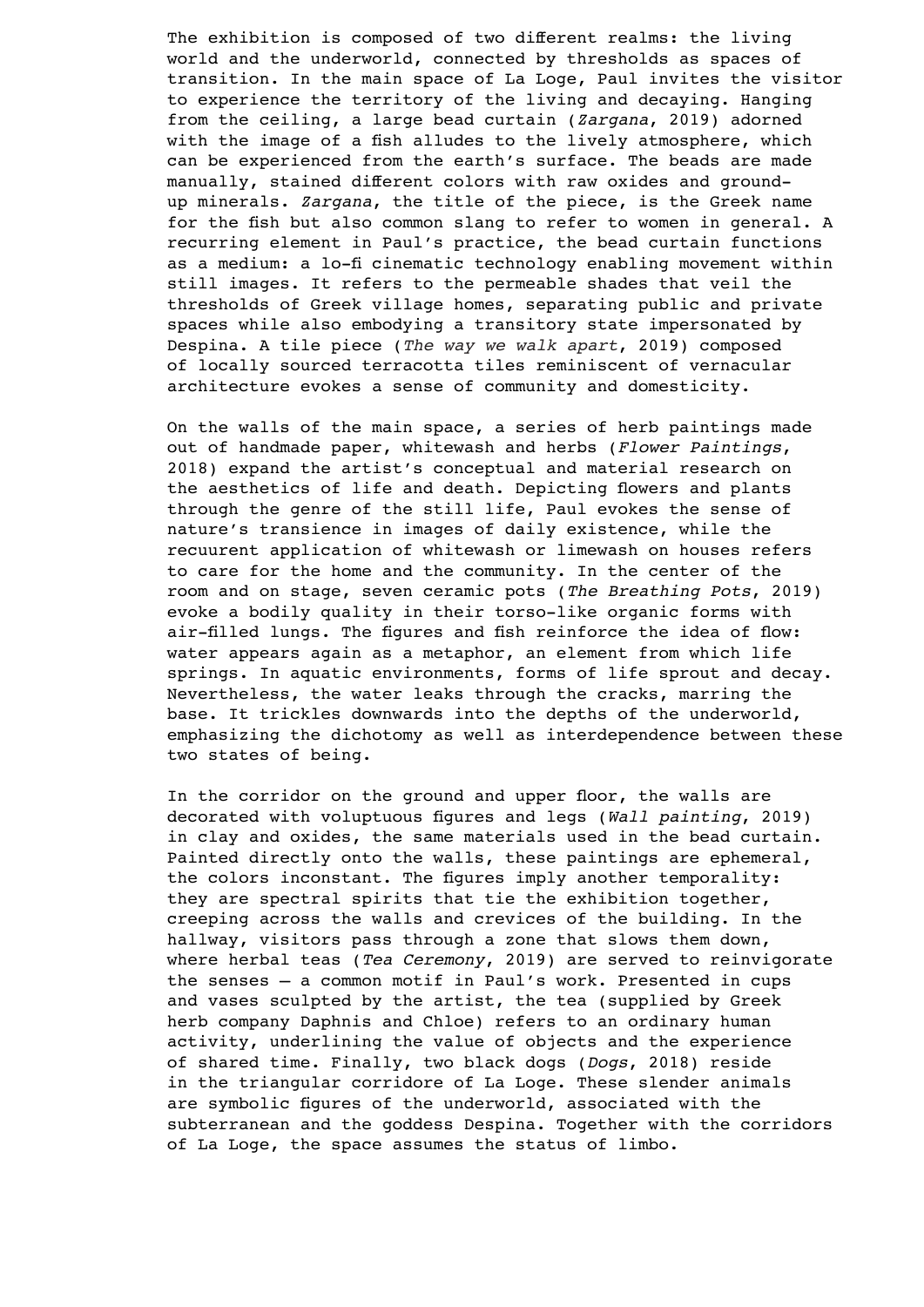In *Despina*, Paul underlines the building's circulation by emphasizing its vertical axis. If the main space on the ground floor symbolizes the terrain of the living, the basement presents a humid, mossy environment where divine figures reside. In this dark, subterranean world, godly feminine forms (*Reclining Figures*, 2019) protrude from a carpet of earth. Carved from marble, their reproductive organs are highlighted as round silhouettes, emphasizing the fertility of nature and land.

# **About the artist**

Zoë Paul (b. 1987, London) grew up between the Greek island of Kithira and Oxford, with South African origins. She now lives and works in Athens. After receiving her undergraduate degree at Camberwell College of Art, she completed her MA in Sculpture at the Royal College of Art, London. Past projects and exhibitions include *La Perma-Perla Kraal Emporium*, a collaborative work that invites visitors to sit around a long table and make clay beads (SPIKE Island, Bristol, 2018 and The Breeder, Athens, 2017); *Equilibrists*, organized by the New Museum, New York and the DESTE Foundation, Athens in collaboration with the Benaki Museum, Athens; *Solitude and Village*, an exhibition exploring social relations and indebtedness in the village (The Breeder, Athens, 2016), and *Unorthodox* (Jewish Museum, New York, 2015). Paul was in residency at Hospitalfield in Scotland where she was commissioned to create a body of work entitled *wild wolf, man and fish*.

#### **List of Works**

Hallway and corridor

*Tea Ceremony*, 2019 Pots, cups and tea

*Dogs*, 2018 Ceramics 45 x 85 x 45 cm

*Wall Paintings*, 2019 Clay Variable dimensions

### Temple

*Zargana*, 2019 Hand rolled fired clay beads and raw oxides 470 x 140 cm

*The way we walk apart*, 2019 oil paintings on reclaimed terracotta tiles Variable dimensions

*Flower Paintings*, 2017 Herbs and flowers, brass frames, handmade paper with whitewash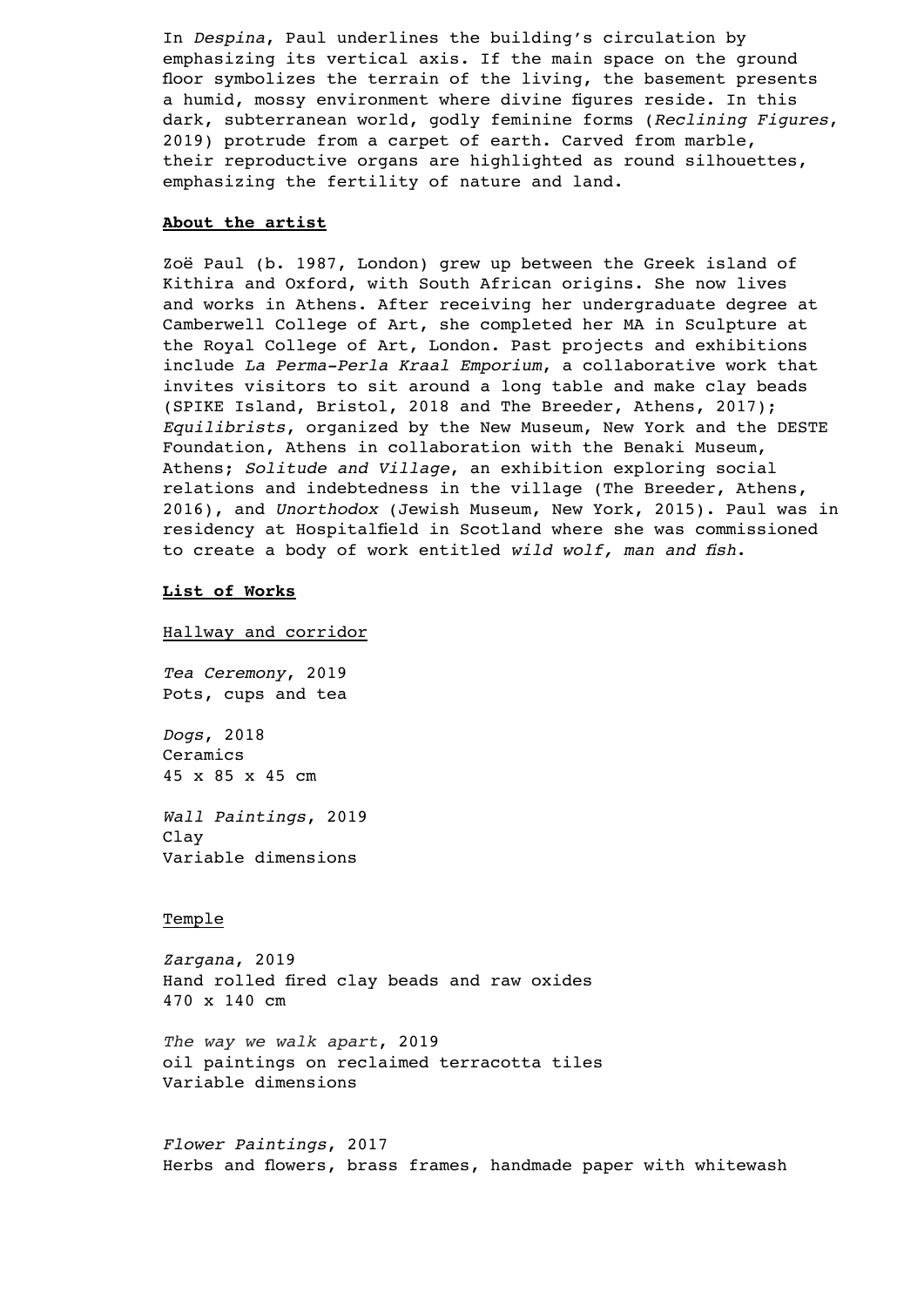100 x 140 cm

*The Breathing Pots*, 2019 Ceramics on found stone pedestals 100 x 60 x 50 cm

# Basement

*Reclining Ladies*, 2019 Resin, goat manure, whitewash, clay, papier-mâché, chicken wire, straw and marble Variable dimensions

# Second floor

*Wall Paintings*, 2019 Clay Variable dimensions

# **Edition**

On the occasion of the exhibition *Despina* (24 April - 29 June 2019), a limited edition of 15 was produced. For more information contact La Loge via info@la-loge.be

Zoë Paul *Platters*, 2019 Glazed ceramics Variable dimension (from 15 x 15 cm to 24,5 x 23 cm) Edition of 15 Price: 550 euros